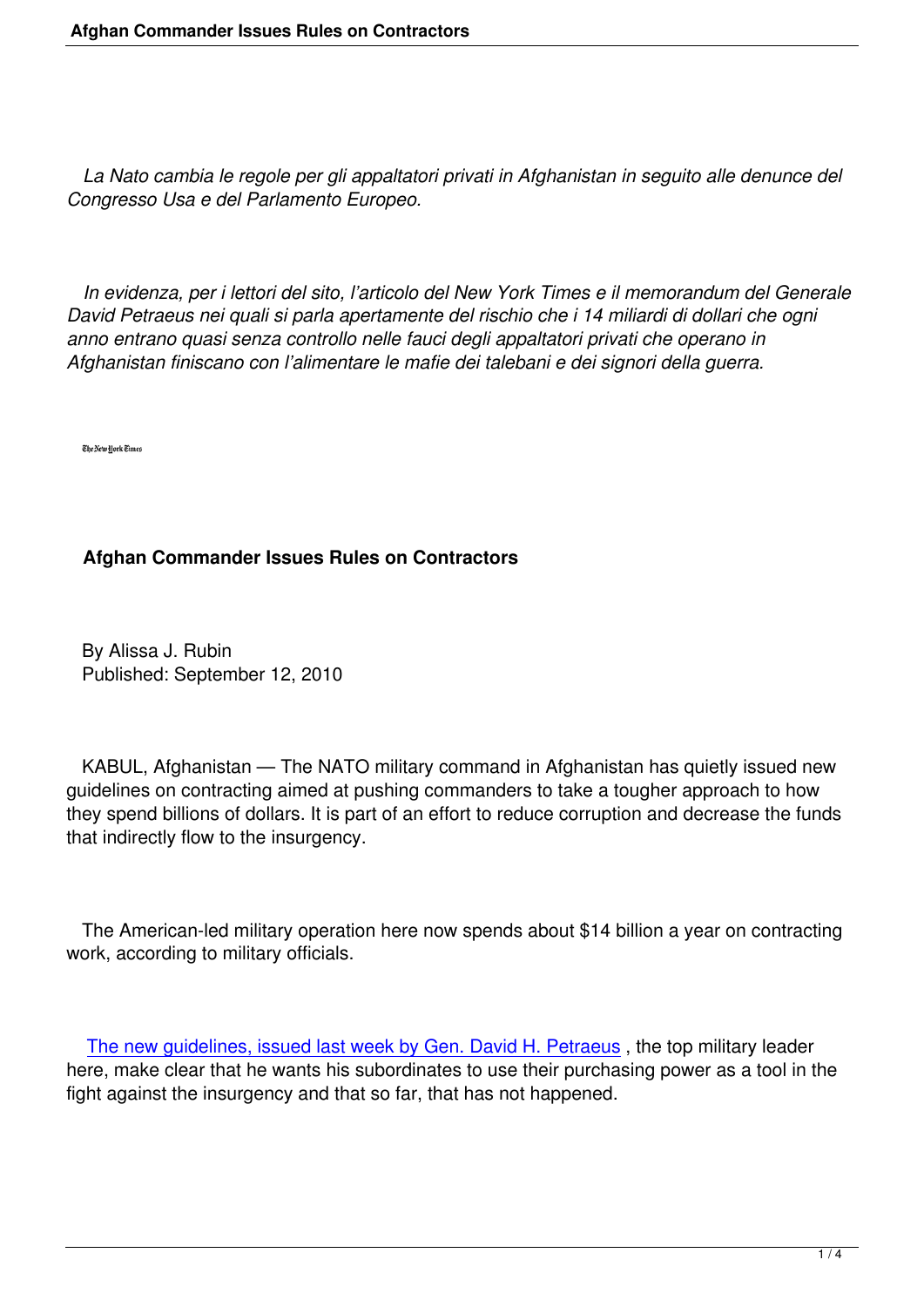The provisions in the new guidelines suggest that on many occasions NATO contracts have ended up exacerbating Afghanistan's problems by empowering warlords and entrenched power brokers, and undercutting the trust of average Afghans, who see dollars being spent but never reap the benefits.

 The guidelines, in a two-page unclassified memo, also raised the possibility that some contractors now on the NATO payroll could be purged or barred from further work. But no specific contractors were singled out in the memo, and it was unclear how the new guidelines could be enforced.

 "The scale of our contracting in Afghanistan represents both an opportunity and a danger," General Petraeus wrote. "With proper oversight contracting can spur economic growth and development. If, however, we spend large quantities of international contracting funds quickly and with insufficient oversight it can fuel corruption, finance insurgent operations, strengthen criminal patronage networks and undermine our efforts in Afghanistan."

Contracting, wrote General Petraeus, "has to be commanders' business."

 President Hamid Karzai has often criticized the contracting process for failing to employ enough Afghans and depriving many of the benefits of foreign spending because so much of the money is siphoned off by unscrupulous, over-priced contractors and subcontractors — or by foreign contractors who do not share much of the largess with Afghans.

 NATO forces spend money on a vast array of goods and services in addition to projects specifically designed to benefit Afghans, like bridges, roads and schools. NATO troops also buy guard services from Afghan security companies, lease land, and contract for water supply and building construction.

 Afghans in several provinces have complained that local warlords seize land from them and then lease it to local NATO forces. People feel wronged when NATO forces hire a company that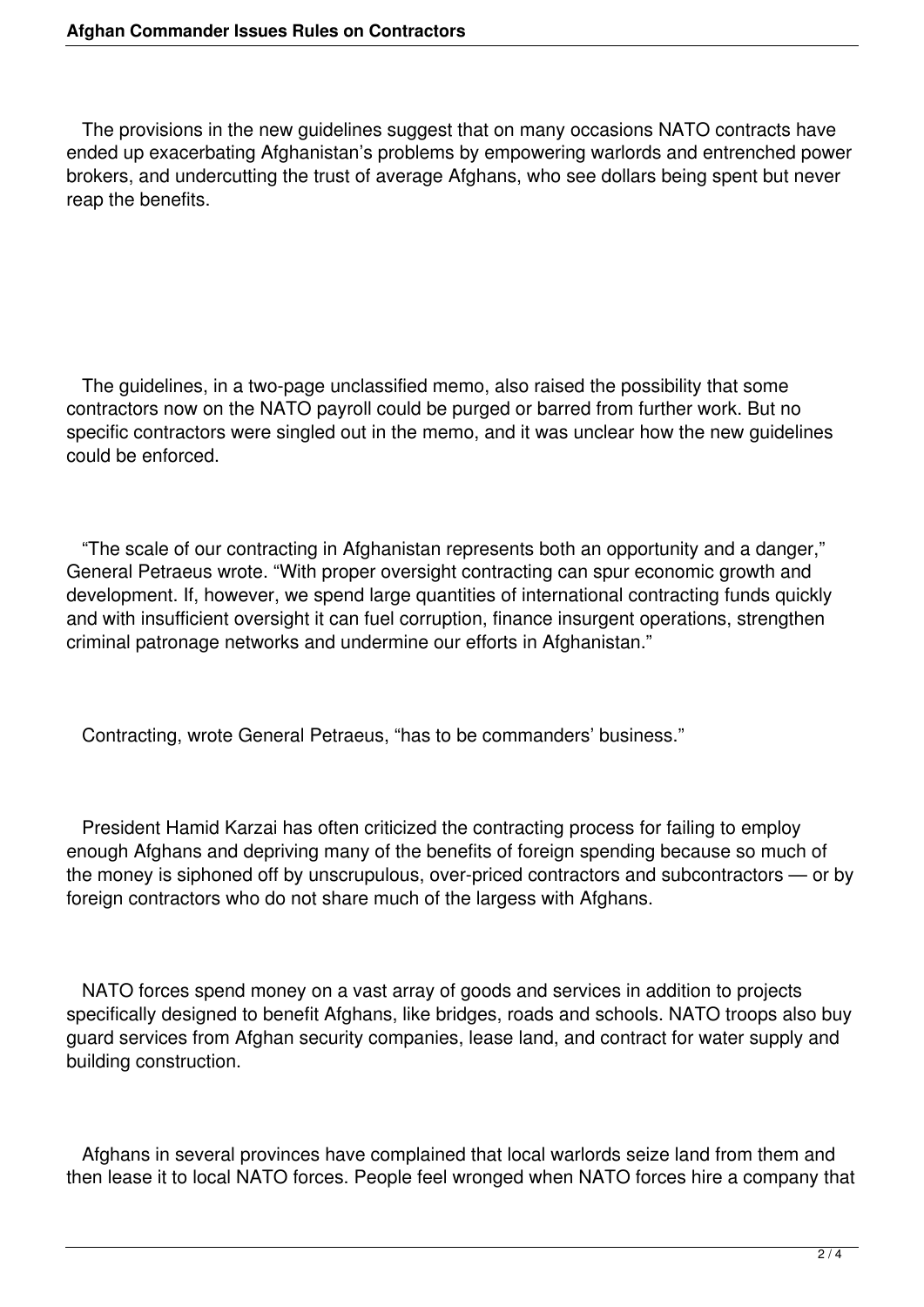is staffed entirely by workers from another country or even from another province.

 The contracting overhaul started under Gen. Stanley A. McChrystal, General Petraeus's predecessor, as it became apparent that the military's approach often sent tens of millions of dollars to companies that favored one tribe, or that lined the pockets of corrupt local leaders or that delivered services like security by paying off gunmen for illegal armed groups — effectively providing financial aid to the insurgency that elsewhere the soldiers were fighting.

 In other cases the military paid contractors who did a poor job on everything from building a bridge or a school to delivering military supplies. That undermined average Afghans' faith in NATO and in their own government, which is allied with the international forces, and turned people toward the insurgency.

 The guidelines from General Petraeus suggested that sloppiness was pervasive, since it exhorted commanders to "establish systems and standard databases for vetting vendors and contractors to ensure that contracting does not empower the wrong people or allow the diversion of funds."

 General Petraeus also urged commanders to look at contracting through a wider lens, seeking to find new companies with the goal of breaking "monopolies and helping to weaken patronage networks."

 Finally, he put companies involved in illegitimate activity on notice that they ran a risk of losing the contract if they failed to perform, funneled money to insurgents or behaved in a corrupt way. When there are "linkages between contactors and criminal networks we must take action such as suspension and debarment of the individuals or the company, contract termination, or not renewing a contract option."

 Anthony Cordesman, a defense expert at the Center for Strategic and International Studies in Washington, wrote in a recent report that better oversight in the contracting process needs to be part of any overall drive by the United States in combating corruption in Afghanistan.